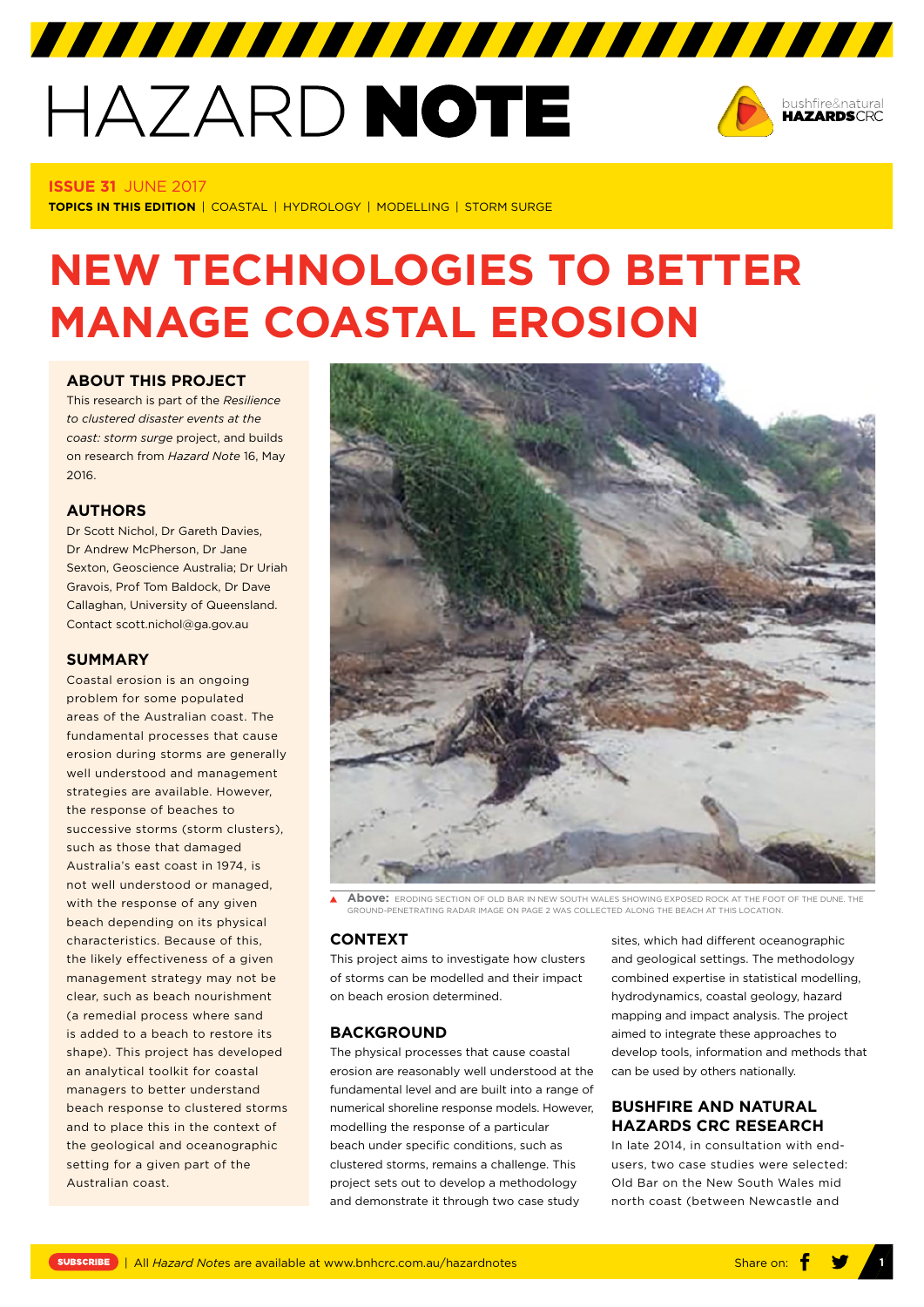



**Above:** IMAGES OF THE SUB-SURFACE STRUCTURE OF OLD BAR FROM GROUND-PENETRATING RADAR (GPR) SURVEY. (A) PROFILE COLLECTED IN AN ALONGSHORE DIRECTION SHOWING LAYERS  $\blacktriangle$ .<br>SAND (HORIZONTAL RED AND BLUE LINES) OVERLYING AN UNEVEN ROCK LAYER (DOTTED BLACK LINE). THE BEACH SAND IS ABOUT ONE METRE THICK AND THE ROCK EXTENDS TO A DEPTH OF MORE THAN THREE METRES, AND EXTENDS ALONG THE BEACH A DISTANCE OF AT LEAST 30 METRES, PRIOR TO THE GPR SURVEY THE LOCATION OF BURIED ROCK AT OLD BAR WAS UNKNOWN .<br>OM SMALL AREAS OF EXPOSED ROCK (SEE PAGE 1 PHOTO). (B) PROFILE COLLECTED ACROSS THE NORTHERN END OF OLD BAR AND DUNES SHOWING SAND IS AT LEAST 4 M TI INFORMATION IS INVALUABLE FOR UNDERSTANDING COASTAL EROSION PROCESSES AND IS BEING USED TO RE-ASSESS HAZARD LINES IN THE COASTAL MANAGEMENT PLAN FOR OLD BAR.

Port Macquarie) and the Adelaide metropolitan beaches in South Australia. These beaches were identified as key localities where erosion is an ongoing issue and where field studies and modelling would provide new insights into the problem. Fieldwork completed in early 2015 collected site data that set the context for the subsequent shoreline modelling. This included the innovative use of ground-penetrating radar to estimate the thickness of beach sediment that can be mobilised during storms.

To model beach response to clustered storm events required the development of an artificial set of storm waves to best represent storms through time. This was achieved through advanced statistical modelling based on measured (and hindcast) waves at each study site. The storm event data was in turn used to model shoreline response, incorporating site-specific information on water depth offshore and sediment type. The two case studies revealed that differences in wave data led to modifications in the approach to modelling; this demonstrated the utility of the method.

For Old Bar, a 30-year record of wave data measured by an offshore wave-rider buoy was used to model storm waves from different directions. In contrast, for Adelaide the absence of wave buoy data required use of the wind record to reconstruct wave direction and height.

The final stage in the work involved impact and risk assessments that required geospatial data describing the exposed assets at

#### **END-USER STATEMENT**

This project has played an important role in building the body of knowledge around shoreline response to clustered storms. The new data, modelling tools and summary information for case study sites are essential reference materials for coastal managers. This allows agencies like my own to take a more informed approach to future coastal management strategies. For example, as the agency responsible for implementing the South Australian Government's Adelaide's Living Beaches Strategy, DEWNR will use the outcomes of this research to refine our annual beach replenishment program, which is used to maintain adequate storm buffers for the protection of infrastructure along the Adelaide coast.

**– James Guy, Team Leader Coastal Programs, Department of Environment, Water and Natural Resources, South Australia.**

each site. At both Old Bar and Adelaide, assets include houses, commercial property, roads and access stairways.

All field data is openly available online at the Geoscience Australia website. Computer code for statistical modelling of storm waves will be published as open source in December 2017.

# **RESEARCH FINDINGS**

For Old Bar, the research found that erosion and property loss are centred on a section of coast where sand cover is limited by shallow bedrock and offshore reefs. This means that the potential for natural beach recovery is hindered by a finite local sand supply, and modelling indicates that further shoreline retreat is possible. Other parts of the beach are more stable due to larger sand reserves onshore and offshore, as evidenced by sand dunes up to 200 metres wide. These findings support previous observations and are consistent with independent hydrodynamic modelling for Old Bar that shows erosion associated with a near-shore circulation cell under storm conditions.

For the Adelaide metropolitan beaches, erosion is managed effectively through an established beach-nourishment program. This project demonstrated that nourishment strategies could be finetuned and made more cost-effective by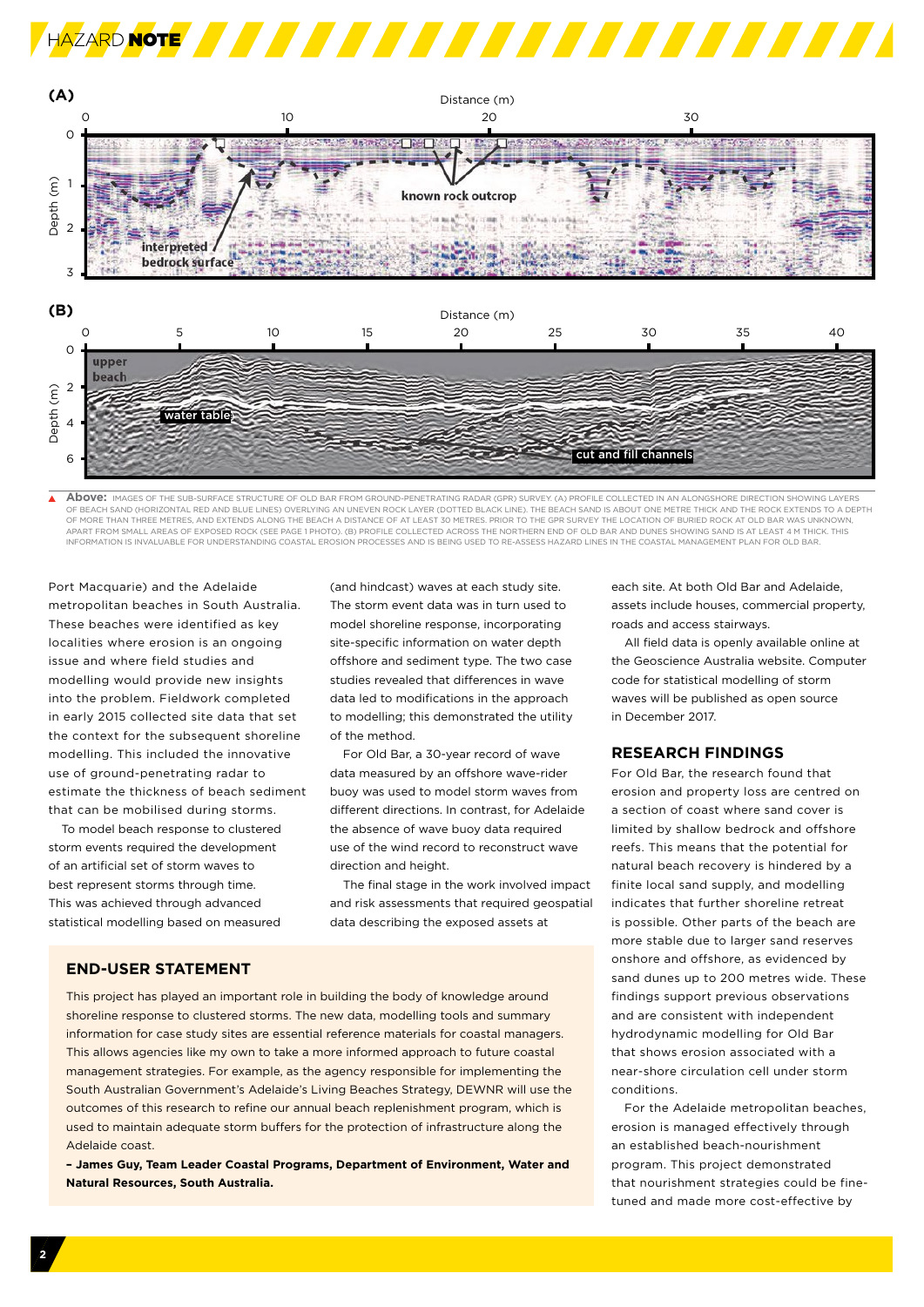

**Above:** A MAP OF OLD BAR AND HINTERLAND SHOWING COASTAL LANDFORMS AS MAPPED USING THE NATIONAL COASTAL GEOMORPHOLOGY CLASSIFICATION SCHEME (HAZELWOOD *ET AL*., 2013). THIS INFORMATION PROVIDES COASTAL MANAGERS WITH AN OVERVIEW OF THE LOCATION AND EXTENT OF LANDFORMS THAT MAY BE EXPOSED TO COASTAL EROSION (FOR EXAMPLE, BEACH OR DUNE).

mapping beach thickness using groundpenetrating radar. At the time of fieldwork (February 2015) the narrow southern beaches of Adelaide were less than two metres thick in places, whereas northern beaches were greater than four metres thick and tens of metres wider. This rapid assessment method provides land managers with reliable data to quantify sand volumes on individual beaches and, in turn, gauge the scale of ongoing beach-replenishment work.

# **HOW IS THIS RESEARCH BEING USED?**

As part of the project's utilisation plan, a workshop was held with end-users in April 2017. The workshop focused on two aspects: the software that enables statistical modelling of storm events and the preliminary results from shoreline modelling at Old Bar. Feedback from endusers was centred on the value of improving on-the-ground knowledge regarding the processes driving coastal erosion at case study sites and the potential for end-users

# **GPR INSIGHTS**

HAZARD NOTE **AND A SA FAIL A SA FAIL A SA FAIL A SA FAIL A SA FAIL A SA FAIL A SA FAIL A SA FAIL A SA FAIL A SA** 

Ground-penetrating radar (GPR) surveys were conducted at both study sites in early 2015 to define the thickness of sediment that could be potentially eroded during a storm. Figure 1 (page 2) shows an example of a GPR image of the beach thickness at Old Bar Beach. This data can be used in conjunction with the National Coastal Geomorphic Classification (Hazelwood *et al,* 2013) and the Australian Coastal Sediment Compartments (McPherson *et al,* 2015) to characterise landforms in the coastal zone and to provide site-specific information for detailed shoreline response modelling.

# **[FURTHER READING](http://www.bnhcrc.com.au/hazardnotes/31)**

Hazelwood M, Nicholas WA and Woolf M, (2013), National Coastal Geomorphology Information Framework: Discovery and Distribution. Record 2013/35. Geoscience Australia: Canberra. [https://d28rz98at9flks.cloudfront.](https://d28rz98at9flks.cloudfront.net/74294/Rec2013_035.pdf) [net/74294/Rec2013\\_035.pdf](https://d28rz98at9flks.cloudfront.net/74294/Rec2013_035.pdf) 

McPherson A, Hazelwood M, Moore D, Owen K, Nichol S and Howard F (2015), The Australian Coastal Sediment Compartments Project: methodology and product development. Record 2015/25. Geoscience Australia: Canberra. [http://dx.doi.org/10.11636/](http://dx.doi.org/10.11636/Record.2015.025) [Record.2015.025](http://dx.doi.org/10.11636/Record.2015.025)

Nichol S, McPherson A, Davies G, Jiang W, Howard F, Gravois U, Callaghan D, and Baldock T (2016), A framework for modelling shoreline response to clustered storm events: A case study from south east Australia, *Journal of Coastal Research Special Issue*, **75**, pp. 1197-1201. [http://www.jcronline.org/doi/](http://www.jcronline.org/doi/pdf/10.2112/SI75-240.1) [pdf/10.2112/SI75-240.1](http://www.jcronline.org/doi/pdf/10.2112/SI75-240.1)

to make use of data and software modelling tools. It was noted that coastal managers would likely engage consultants to undertake future modelling, as was typically the practice in state agencies.

While the modelling to date has focused on Old Bar in New South Wales, the South Australian end-users wish to compare the current beach management strategies with the modelling results and make changes